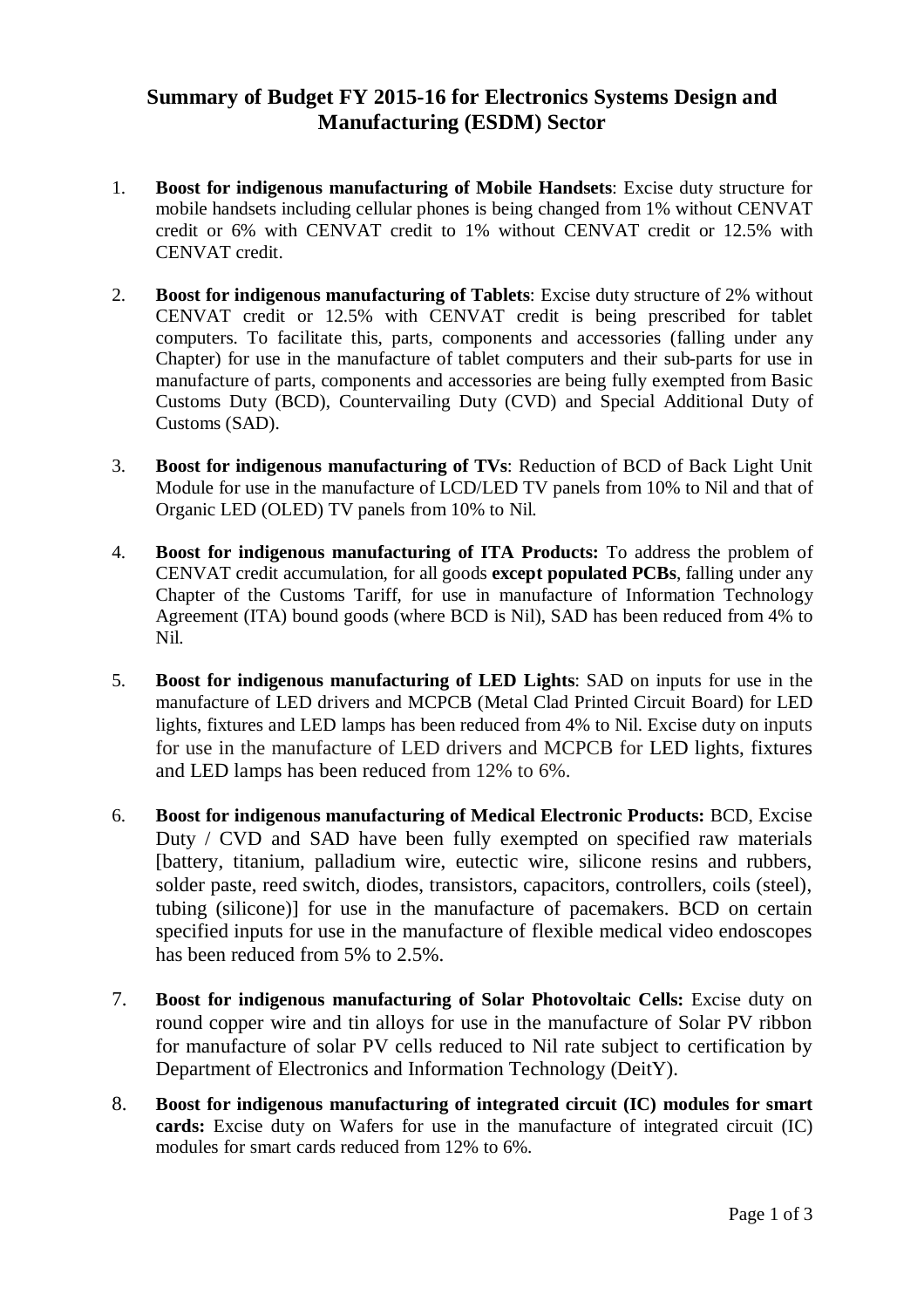- 9. **Boost for indigenous manufacturing of Microwave Ovens:** BCD on Magnetron upto 1KW for use in the manufacture of microwave ovens reduced to Nil.
- 10. **Rationalization of tariff structure for manufacture of optical fibre cables**: High Density Poly Ethylene (HDPE) for use in the manufacture of telecommunication grade optical fibre cables reduced from 7.5% to Nil.

## **Other Measures Announced**

A major challenge is that manufacturing has declined from 18% to 17% of GDP as per new GDP data; and manufacturing exports have remained stagnant at about 10% of GDP. The Make in India programme is aimed at meeting this challenge, thus creating jobs.

1. Goods and Services Tax (**GST**) will put in place a state-of-the-art indirect tax system **by 1st April, 2016.** 

2. **Establishment of Atal Innovation Mission (AIM) in NITI**: AIM will be an Innovation Promotion Platform involving academics, entrepreneurs, and researchers and draw upon national and international experiences to foster a culture of innovation, R&D and scientific research in India. The platform will also promote a network of world-class innovation hubs and Grand Challenges for India. Initially, a sum of Rs.150 crore will be earmarked for this purpose.

3. India has a well regarded and world-class IT industry with revenues of about US\$ 150 billion, over US\$ 100 billion of exports, employing nearly 40 lakh people directly. We are now seeing a growing interest in start-ups. Experimenting in cutting edge technologies, creating value out of ideas and initiatives and converting them into scalable enterprises and businesses is at the core of our strategy for engaging our youth and for inclusive and sustainable growth of the country. Concerns such as a more liberal system of raising global capital, incubation facilities in our Centres of Excellence, funding for seed capital and growth, and ease of Doing Business etc. need to be addressed to create lakh of jobs and hundreds of billion dollars in value. With this objective, Government is establishing a mechanism to be known as **SETU (Self-Employment and Talent Utilisation)**. SETU will be a Techno-Financial, Incubation and Facilitation Programme to support all aspects of startup businesses, and other self-employment activities, particularly in technology-driven areas. Rs. 1,000 crore being set aside initially in NITI Aayog for this purpose.

4. **Ease of doing business in India**: The e-Biz Portal integrates 14 regulatory permissions at one source. Good States are embracing and joining this platform. However, if we really want to create jobs, we have to make India an investment destination which permits the start of a business in accordance with publically stated guidelines and criteria. FM intends to appoint an Expert Committee for this purpose to examine the possibility and prepare a draft legislation where the need for multiple prior permissions can be replaced with a preexisting regulatory mechanism.

5. The Ministry of New Renewable Energy has revised its target of renewable energy capacity to 1,75,000 MW till 2022, comprising **100,000 MW Solar**, 60,000 MW Wind, 10,000 MW Biomass and 5000 MW Small Hydro.

6. A **National Skills Mission** will soon be launched through the Skill Development and Entrepreneurship Ministry. The Mission will consolidate skill initiatives spread across